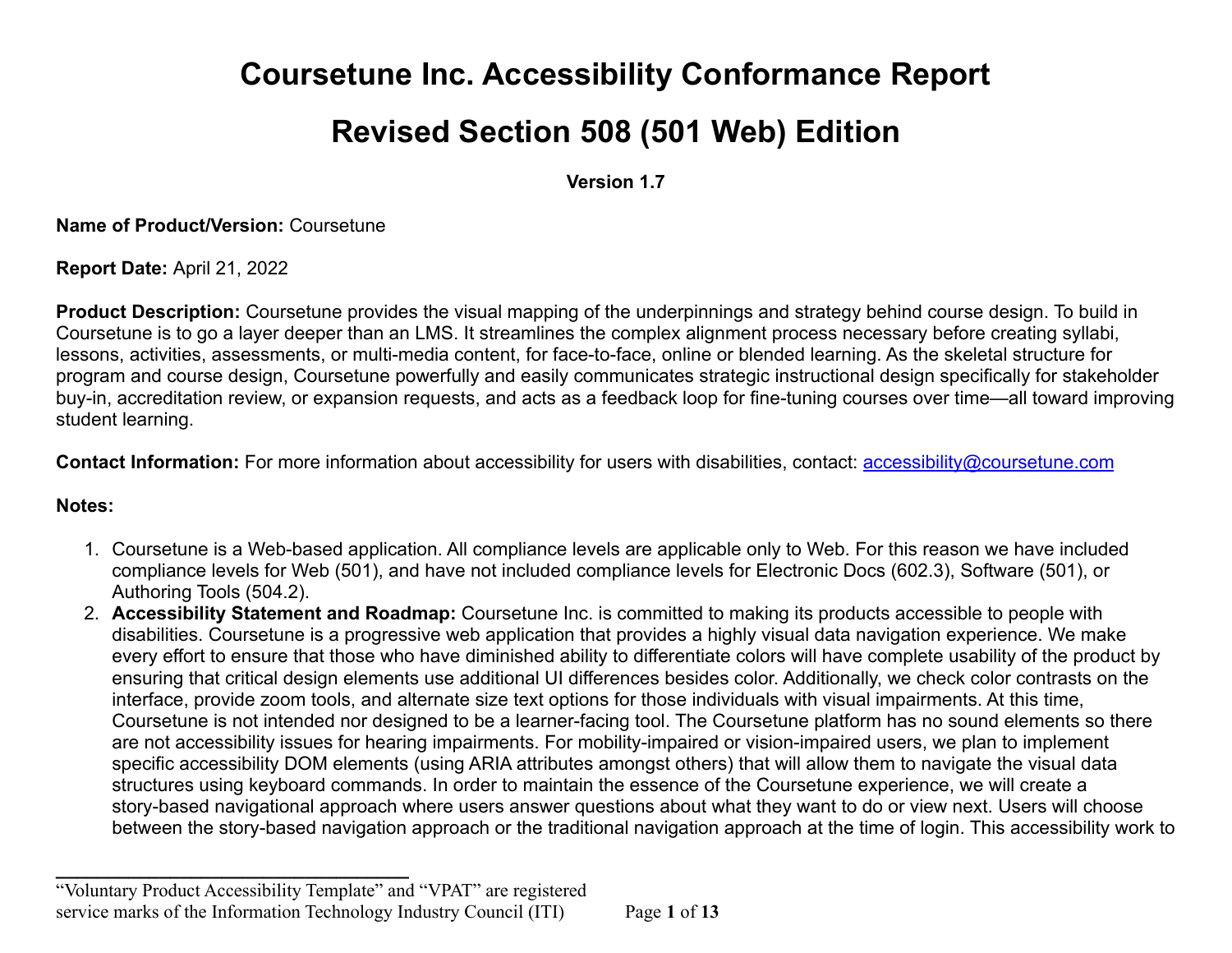provide a screenreader solution for the unique visual interface of Coursetune has begun, and will be continually released in stages so that we address all the "not supported" issues below using "Supports through equivalent facilitation."

**Evaluation Methods Used:** Testing is based on product knowledge and consultation with Deque Systems Inc.

#### **Applicable Standards/Guidelines**

This report covers the degree of conformance for the following accessibility standard/guidelines:

| . .<br><b>Standard/Guideline</b>                                       | <b>Included In Report</b> |
|------------------------------------------------------------------------|---------------------------|
| <b>Web Content Accessibility Guidelines 2.0</b>                        | Level A (Yes)             |
|                                                                        | Level AA (Yes)            |
|                                                                        | Level AAA (No)            |
| Revised Section 508 (501 Web) standards published January 18, 2017 and |                           |
| corrected January 22, 2018                                             | (Yes)                     |

## **Terms**

The terms used in the Conformance Level information are defined as follows:

- **Supports**: The functionality of the product has at least one method that meets the criterion without known defects or meets with equivalent facilitation.
- **Partially Supports**: Some functionality of the product does not meet the criterion.
- **Does Not Support**: The majority of product functionality does not meet the criterion.
- **Not Applicable**: The criterion is not relevant to the product.
- **Not Evaluated**: The product has not been evaluated against the criterion.

#### **Table 1: Success Criteria, Level A**

| <b>Criteria</b>                                                                                                     | <b>Conformance Level</b> | <b>Remarks and Explanations</b>                                                                                      |
|---------------------------------------------------------------------------------------------------------------------|--------------------------|----------------------------------------------------------------------------------------------------------------------|
| <b>1.1.1 Non-text Content</b> (Level A)<br>Also applies to:<br>Revised Section 508 (501 Web)                        | Does Not Support         | See Note 2: Coursetune Accessibility Statement and<br>Roadmap                                                        |
| <b>1.2.1 Audio-only and Video-only (Prerecorded)</b> (Level A)<br>Also applies to:<br>Revised Section 508 (501 Web) | <b>Supports</b>          | All video-only recordings used in the support of the<br>product are also described in the documentation in<br>words. |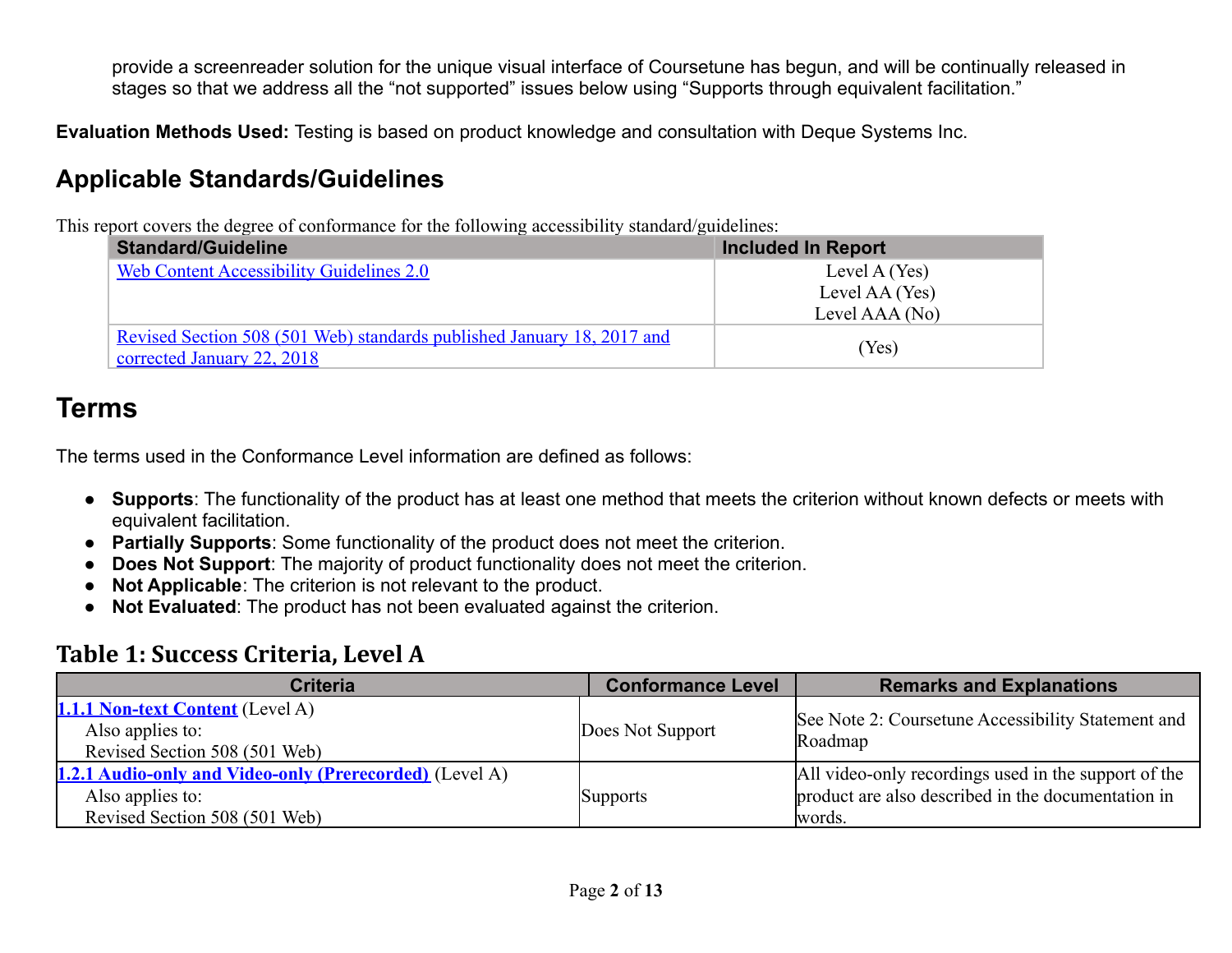| <b>Criteria</b>                                            | <b>Conformance Level</b>  | <b>Remarks and Explanations</b>                         |
|------------------------------------------------------------|---------------------------|---------------------------------------------------------|
| 1.2.2 Captions (Prerecorded) (Level A)                     |                           | All multimedia presentations used in the support and    |
| Also applies to:                                           | <b>Supports</b>           | advertising of this product have been                   |
| Revised Section 508 (501 Web)                              |                           | closed-captioned.                                       |
| 1.2.3 Audio Description or Media Alternative (Prerecorded) |                           |                                                         |
| (Level A)                                                  | Not Applicable            | The product does not contain any time-based media.      |
| Also applies to:                                           |                           |                                                         |
| Revised Section 508 (501 Web)                              |                           |                                                         |
| 1.3.1 Info and Relationships (Level A)                     |                           | Information that is displayed visibly is also available |
| Also applies to:                                           | <b>Partially Supports</b> | in txt formatted files which are readable by a screen   |
| Revised Section 508 (501 Web)                              |                           | reader. The product is missing programmatic labels.     |
| 1.3.2 Meaningful Sequence (Level A)                        |                           | See Note 2: Coursetune Accessibility Statement and      |
| Also applies to:                                           | Does Not Support          | Roadmap                                                 |
| Revised Section 508 (501 Web)                              |                           |                                                         |
|                                                            |                           | Instructions that are provided never rely solely on     |
| <b>1.3.3 Sensory Characteristics</b> (Level A)             |                           | sensory characteristics to convey information. The      |
| Also applies to:                                           | <b>Partially Supports</b> | application has a unique visual treatment and in some   |
| Revised Section 508 (501 Web)                              |                           | of these visualizations, instructional text is not      |
|                                                            |                           | provided.                                               |
| 1.4.1 Use of Color (Level A)                               |                           | In all new interfaces, where color is used to convey    |
| Also applies to:                                           | <b>Partially Supports</b> | information, at least one other non-color method is     |
| Revised Section 508 (501 Web)                              |                           | available to convey the information. There are a few    |
|                                                            |                           | errors to be addressed in older interfaces.             |
| 1.4.2 Audio Control (Level A)                              |                           |                                                         |
| Also applies to:                                           | Not Applicable            | The product does not contain any audio.                 |
| Revised Section 508 (501 Web)                              |                           |                                                         |
| 2.1.1 Keyboard (Level A)                                   |                           | See Note 2: Coursetune Accessibility Statement and      |
| Also applies to:                                           | Does Not Support          | Roadmap                                                 |
| Revised Section 508 (501 Web)                              |                           |                                                         |
| 2.1.2 No Keyboard Trap (Level A)                           |                           | See Note 2: Coursetune Accessibility Statement and      |
| Also applies to:                                           | Does Not Support          | Roadmap                                                 |
| Revised Section 508 (501 Web)                              |                           |                                                         |
| 2.2.1 Timing Adjustable (Level A)                          |                           | The application does not include time-dependent         |
| Also applies to:                                           | Not Applicable            | content.                                                |
| Revised Section 508 (501 Web)                              |                           |                                                         |
| 2.2.2 Pause, Stop, Hide (Level A)                          | Does Not Support.         | The product does not include moving, blinking, or       |
| Also applies to:                                           |                           |                                                         |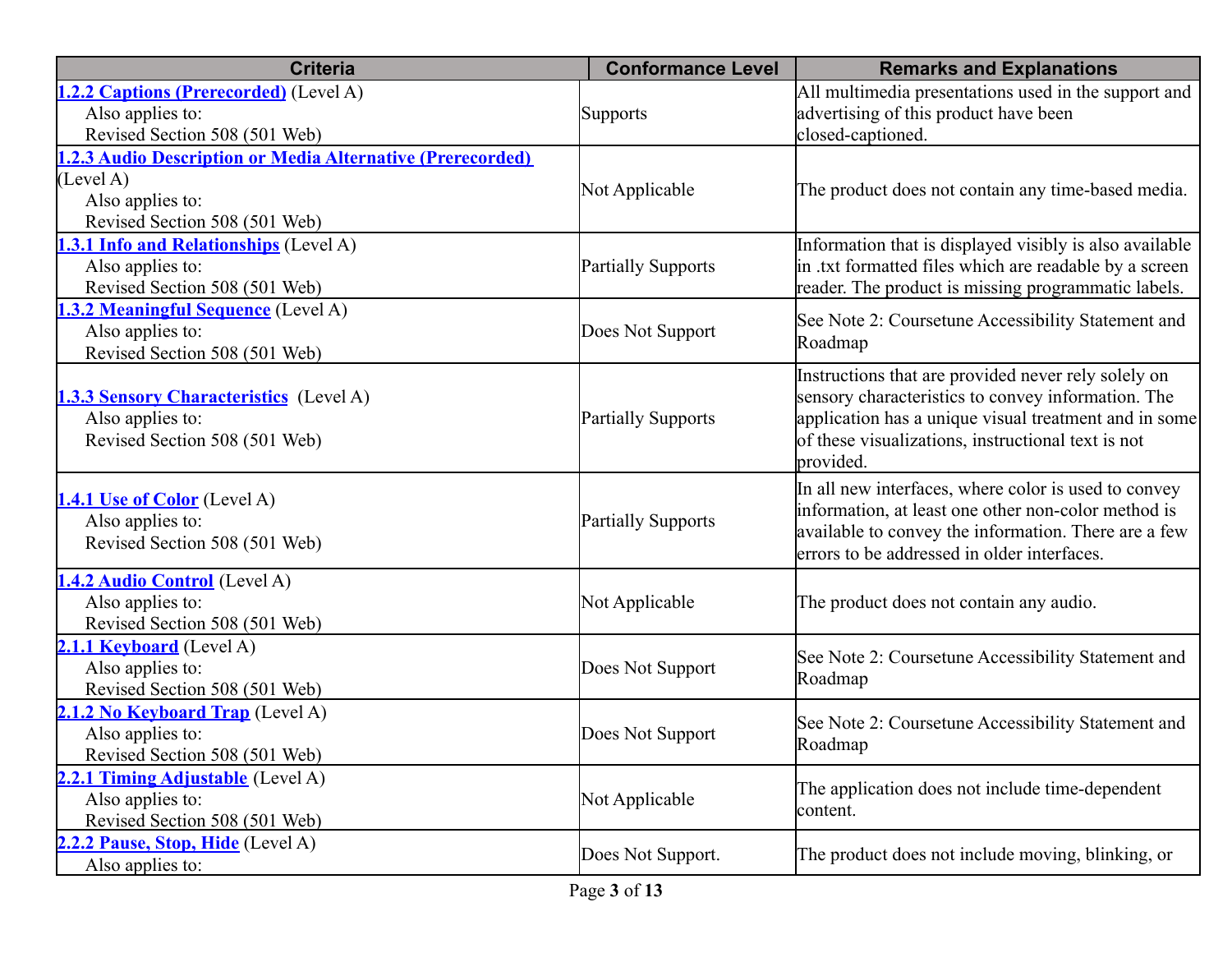| <b>Criteria</b>                                                                                       | <b>Conformance Level</b> | <b>Remarks and Explanations</b>                                                                                                                                                                                                                                                                                            |
|-------------------------------------------------------------------------------------------------------|--------------------------|----------------------------------------------------------------------------------------------------------------------------------------------------------------------------------------------------------------------------------------------------------------------------------------------------------------------------|
| Revised Section 508 (501 Web)                                                                         |                          | auto-scrolling. Auto-updating of information is in the<br>design of the product (it allows synchronous editing).                                                                                                                                                                                                           |
| 2.3.1 Three Flashes or Below Threshold (Level A)<br>Also applies to:<br>Revised Section 508 (501 Web) | <b>Supports</b>          | When button flashes are used, they are used below<br>the three flashes a second threshold.                                                                                                                                                                                                                                 |
| 2.4.1 Bypass Blocks (Level A)<br>Also applies to:<br>Revised Section 508 (501 Web)                    | Does Not Support         | In order to maintain the essence of the Coursetune<br>experience, we will create a story-based navigational<br>approach where users answer questions about what<br>they want to do or view next. This will be supported<br>through equivalent facilitation. See Note 2:<br>Coursetune Accessibility Statement and Roadmap. |
| 2.4.2 Page Titled (Level A)<br>Also applies to:<br>Revised Section 508 (501 Web)                      | Does Not Support         | See Note 2: Coursetune Accessibility Statement and<br>Roadmap                                                                                                                                                                                                                                                              |
| 2.4.3 Focus Order (Level A)<br>Also applies to:<br>Revised Section 508 (501 Web)                      | Does Not Support         | See Note 2: Coursetune Accessibility Statement and<br>Roadmap                                                                                                                                                                                                                                                              |
| 2.4.4 Link Purpose (In Context) (Level A)<br>Also applies to:<br>Revised Section 508 (501 Web)        | Does Not Support         | See Note 2: Coursetune Accessibility Statement and<br>Roadmap                                                                                                                                                                                                                                                              |
| 3.1.1 Language of Page (Level A)<br>Also applies to:<br>Revised Section 508 (501 Web)                 | Does Not Support         | See Note 2: Coursetune Accessibility Statement and<br>Roadmap                                                                                                                                                                                                                                                              |
| 3.2.1 On Focus (Level A)<br>Also applies to:<br>Revised Section 508 (501 Web)                         | Does Not Support         | See Note 2: Coursetune Accessibility Statement and<br>Roadmap                                                                                                                                                                                                                                                              |
| 3.2.2 On Input (Level A)<br>Also applies to:<br>Revised Section 508 (501 Web)                         | Does Not Support         | See Note 2: Coursetune Accessibility Statement and<br>Roadmap                                                                                                                                                                                                                                                              |
| 3.3.1 Error Identification (Level A)<br>Also applies to:<br>Revised Section 508 (501 Web)             | Partially implemented    | Input errors are clearly displayed and provide helpful<br>information in most, but not all places.                                                                                                                                                                                                                         |
| 3.3.2 Labels or Instructions (Level A)<br>Also applies to:<br>Revised Section 508 (501 Web)           | Does Not Support         | See Note 2: Coursetune Accessibility Statement and<br>Roadmap                                                                                                                                                                                                                                                              |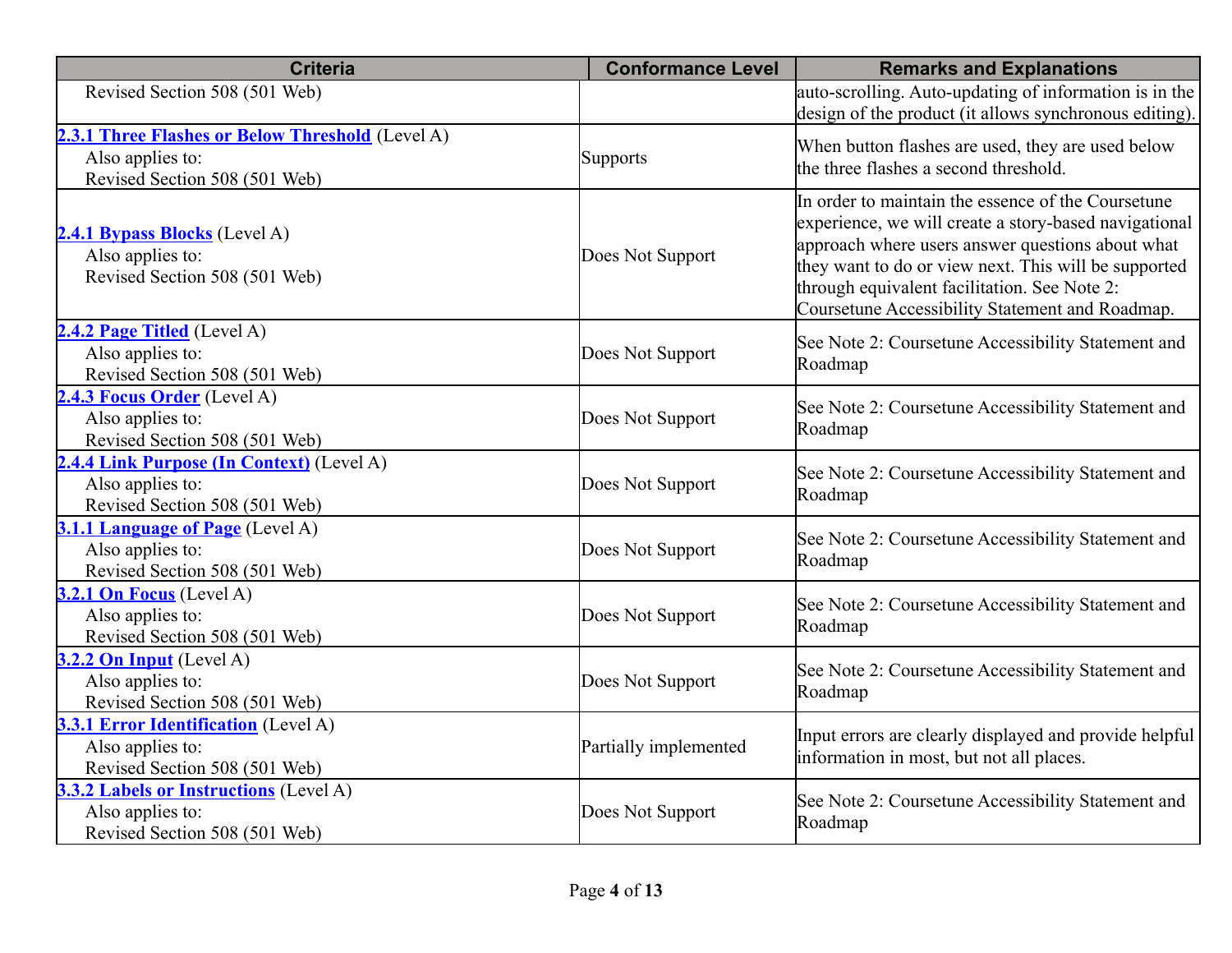| <b>Criteria</b>                                                                        | <b>Conformance Level</b> | <b>Remarks and Explanations</b>                               |
|----------------------------------------------------------------------------------------|--------------------------|---------------------------------------------------------------|
| <b>4.1.1 Parsing</b> (Level A)<br>Also applies to:<br>Revised Section 508 (501 Web)    | Does Not Support         | See Note 2: Coursetune Accessibility Statement and<br>Roadmap |
| 4.1.2 Name, Role, Value (Level A)<br>Also applies to:<br>Revised Section 508 (501 Web) | Does Not Support         | See Note 2: Coursetune Accessibility Statement and<br>Roadmap |

## **Table 2: Success Criteria, Level AA**

| <b>Criteria</b>                                                                                              | <b>Conformance Level</b>                                        | <b>Remarks and Explanations</b>                                                                                                                                                                                                |
|--------------------------------------------------------------------------------------------------------------|-----------------------------------------------------------------|--------------------------------------------------------------------------------------------------------------------------------------------------------------------------------------------------------------------------------|
| 1.2.4 Captions (Live) (Level AA)<br>Also applies to:<br>Revised Section 508 (501 Web)                        | Not Applicable                                                  | The application does not include any live audio<br>lcontent.                                                                                                                                                                   |
| <b>1.2.5 Audio Description (Prerecorded)</b> (Level AA)<br>Also applies to:<br>Revised Section 508 (501 Web) | Not Applicable                                                  | The application does not include pre-recorded video.                                                                                                                                                                           |
| 1.4.3 Contrast (Minimum) (Level AA)<br>Also applies to:<br>Revised Section 508 (501 Web)                     | <b>Partially Supports</b>                                       | We ensure that critical design elements use additional<br>UI differences besides color. We check color<br>contrasts on new interfaces for compliance. There are<br>still some existing older interfaces that do not<br>comply. |
| <b>1.4.4 Resize text</b> (Level AA)<br>Also applies to:<br>Revised Section 508 (501 Web)                     | <b>Partially Supports</b>                                       | The application generally supports the use of<br>Ctrl+/Ctrl- for resizing text for those individuals with<br>visual impairments. Not every screen seamlessly<br>achieves a 200% zoom.                                          |
| 1.4.5 Images of Text (Level AA)<br>Also applies to:<br>Revised Section 508 (501 Web)                         | Does Not Support                                                | See Note 2: Coursetune Accessibility Statement and<br>Roadmap                                                                                                                                                                  |
| 2.4.5 Multiple Ways (Level AA)<br>Also applies to:<br>Revised Section 508 (501 Web)                          | <b>Supports</b>                                                 | The application provides a global search function that<br>can locate any sub-page as well as a left panel<br>hierarchy navigation to any page.                                                                                 |
| 2.4.6 Headings and Labels (Level AA)<br>Also applies to:<br>Revised Section 508 (501 Web)                    | Does Not Support                                                | See Note 2: Coursetune Accessibility Statement and<br>Roadmap                                                                                                                                                                  |
| 2.4.7 Focus Visible (Level AA)<br>Also applies to:                                                           | <b>Partially Supports</b><br>$\mathbf{r}$ $\mathbf{r}$ $\alpha$ | In most cases, there are visible borders for active<br>fields, a vertical bar to indicate the location for                                                                                                                     |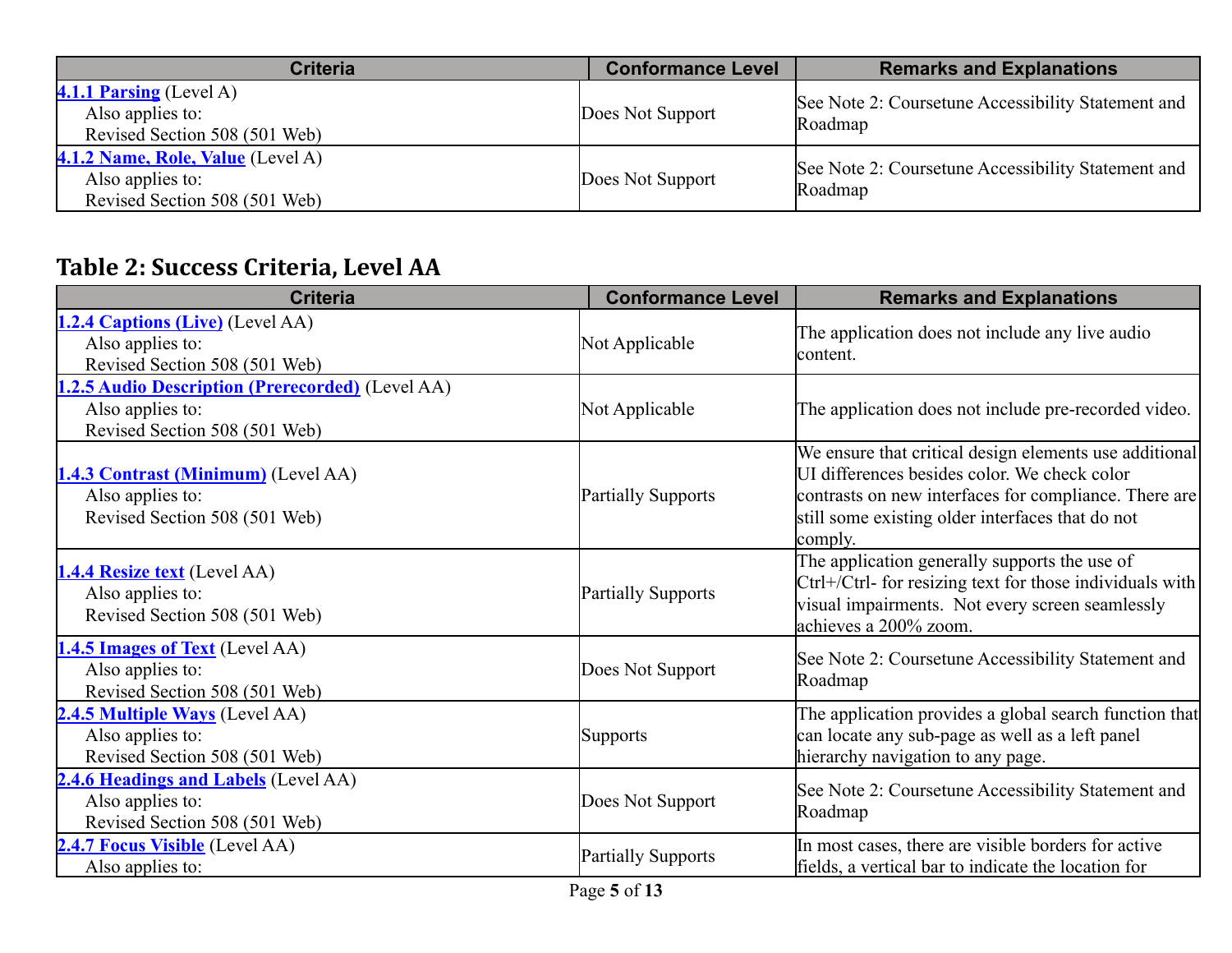| <b>Criteria</b>                                                                                                        | <b>Conformance Level</b>  | <b>Remarks and Explanations</b>                                                                                                                                                                                      |
|------------------------------------------------------------------------------------------------------------------------|---------------------------|----------------------------------------------------------------------------------------------------------------------------------------------------------------------------------------------------------------------|
| Revised Section 508 (501 Web)                                                                                          |                           | inserting text, and highlighting of text for various<br>operations. There are a few cases that need to be<br>fixed.                                                                                                  |
| <b>3.1.2 Language of Parts</b> (Level AA)<br>Also applies to:<br>Revised Section 508 (501 Web)                         | Not Applicable            | There are no cases in the product where the language<br>would change on a page or for a section.                                                                                                                     |
| 3.2.3 Consistent Navigation (Level AA)<br>Also applies to:<br>Revised Section 508 (501 Web)                            | Partially Supports        | Users are given a consistent navigation experience<br>with components in the same relative order. It is<br>possible for the ordering decisions of one user to<br>affect the display of information for another user. |
| <b>3.2.4 Consistent Identification</b> (Level AA)<br>Also applies to:<br>Revised Section 508 (501 Web)                 | <b>Partially Supports</b> | Icons and words are consistent. The application is<br>missing labels.                                                                                                                                                |
| <b>3.3.3 Error Suggestion</b> (Level AA)<br>Also applies to:<br>Revised Section 508 (501 Web)                          | Supported                 | Suggestions for correcting errors are provided and<br>would not ever jeopardize the security or purpose of<br>the content.                                                                                           |
| <b>3.3.4 Error Prevention (Legal, Financial, Data)</b> (Level AA)<br>Also applies to:<br>Revised Section 508 (501 Web) | Not Applicable            | The product does not contain content that causes<br>legal commitments or financial transactions.                                                                                                                     |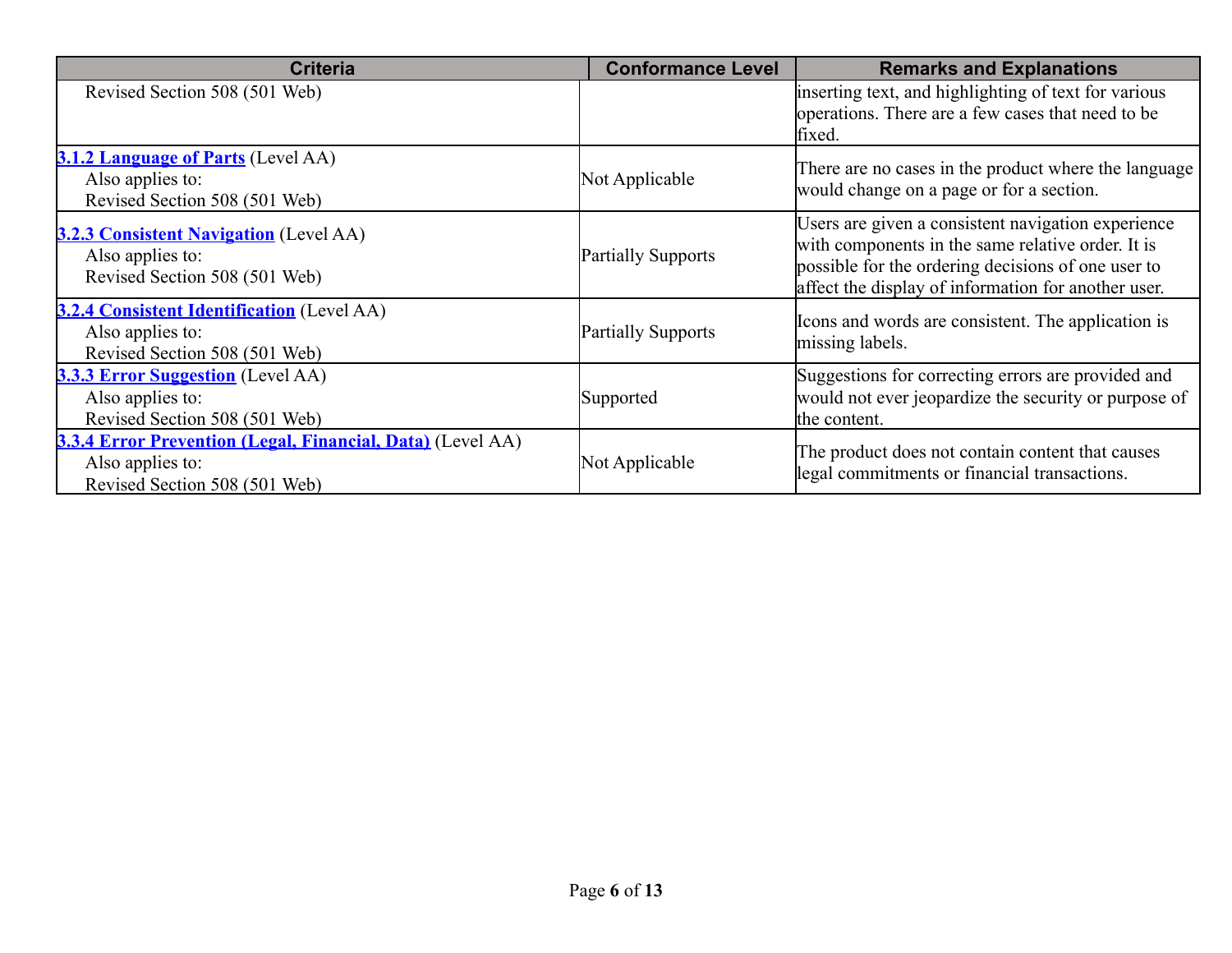## **Revised Section 508 Report**

Notes:

## **Chapter 3: Functional [Performance](https://www.access-board.gov/ict/#chapter-3-functional-performance-criteria) Criteria (FPC)**

Notes:

| <b>Criteria</b>                                                   | <b>Conformance Level</b>   | <b>Remarks and Explanations</b>                                                                                                                     |
|-------------------------------------------------------------------|----------------------------|-----------------------------------------------------------------------------------------------------------------------------------------------------|
| 302.1 Without Vision                                              | Does Not Support           | See Note 2: Coursetune Accessibility Statement and<br>Roadmap                                                                                       |
| 302.2 With Limited Vision                                         | <b>Partially Supported</b> | The application supports some level of zoom but not fully<br>to 200% in all areas.                                                                  |
| 302.3 Without Perception of Color                                 | <b>Partially Supported</b> | In all new interfaces, where color is used to convey<br>information, at least one other non-color method is<br>available to convey the information. |
| 302.4 Without Hearing                                             | Not Applicable             | The application does not use sounds.                                                                                                                |
| 302.5 With Limited Hearing                                        | Not Applicable             | The application does not use sounds.                                                                                                                |
| 302.6 Without Speech                                              | Not Applicable             | The application does not use speech input.                                                                                                          |
| 302.7 With Limited Manipulation                                   | Does Not Support           | See Note 2: Coursetune Accessibility Statement and<br>Roadmap                                                                                       |
| 302.8 With Limited Reach and Strength                             | Does Not Support           | See Note 2: Coursetune Accessibility Statement and<br>Roadmap                                                                                       |
| 302.9 With Limited Language, Cognitive, and Learning<br>Abilities | Does Not Support           | See Note 2: Coursetune Accessibility Statement and<br>Roadmap                                                                                       |

#### **Chapter 4: [Hardware](https://www.access-board.gov/ict/#chapter-4-hardware)**

Notes:

| <b>Criteria</b>                         | <b>Conformance Level</b>               | <b>Remarks and Explanations</b>     |
|-----------------------------------------|----------------------------------------|-------------------------------------|
| <b>402 Closed Functionality</b>         | Heading cell – no response<br>required | Heading cell – no response required |
| 402.1 General                           | Heading cell – no response<br>required | Heading cell – no response required |
| 402.2 Speech-Output Enabled             | Heading cell – no response<br>required | Heading cell – no response required |
| 402.2.1 Information Displayed On-Screen | Not Applicable                         | The application has no hardware.    |
| 402.2.2 Transactional Outputs           | Not Applicable                         | The application has no hardware.    |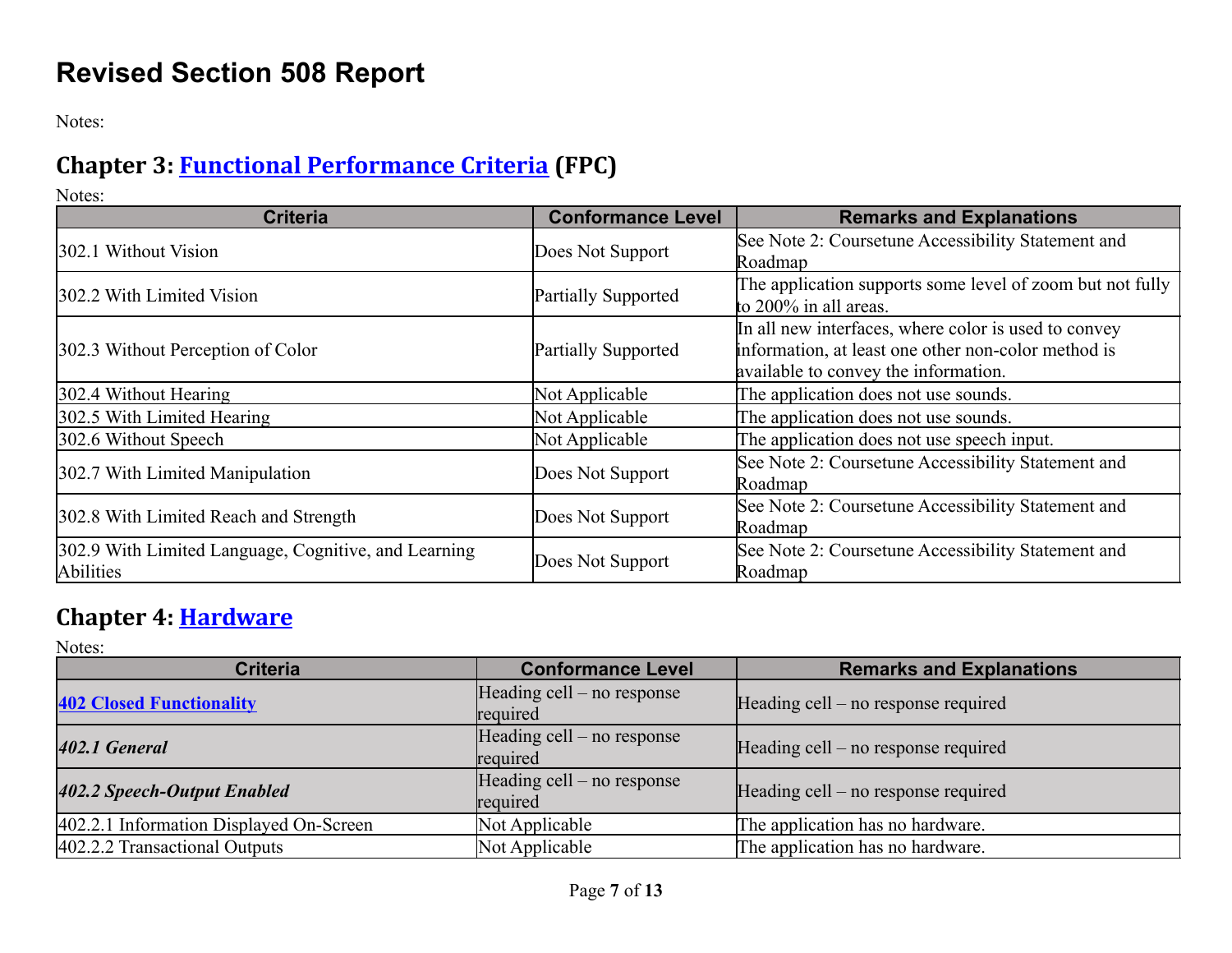| <b>Criteria</b>                                                             | <b>Conformance Level</b>               | <b>Remarks and Explanations</b>     |
|-----------------------------------------------------------------------------|----------------------------------------|-------------------------------------|
| 402.2.3 Speech Delivery Type and Coordination                               | Not Applicable                         | The application has no hardware.    |
| 402.2.4 User Control                                                        | Not Applicable                         | The application has no hardware.    |
| 402.2.5 Braille Instructions                                                | Not Applicable                         | The application has no hardware.    |
| 402.3 Volume                                                                | Heading cell – no response<br>required | Heading cell – no response required |
| 402.3.1 Private Listening                                                   | Not Applicable                         | The application has no hardware.    |
| 402.3.2 Non-private Listening                                               | Not Applicable                         | The application has no hardware.    |
| 402.4 Characters on Display Screens                                         | Not Applicable                         | The application has no hardware.    |
| 402.5 Characters on Variable Message Signs                                  | Not Applicable                         | The application has no hardware.    |
| <b>403 Biometrics</b>                                                       | Heading cell – no response<br>required | Heading cell - no response required |
| 403.1 General                                                               | Not Applicable                         | The application has no hardware.    |
| <b>404 Preservation of Information Provided for</b><br><b>Accessibility</b> | Heading cell – no response<br>required | Heading cell – no response required |
| 404.1 General                                                               | Not Applicable                         | The application has no hardware.    |
| <b>405 Privacy</b>                                                          | Heading cell – no response<br>required | Heading cell – no response required |
| 405.1 General                                                               | Not Applicable                         | The application has no hardware.    |
| <b>406 Standard Connections</b>                                             | Heading cell – no response<br>required | Heading cell – no response required |
| 406.1 General                                                               | Not Applicable                         | The application has no hardware.    |
| <b>407 Operable Parts</b>                                                   | Heading cell – no response<br>required | Heading cell - no response required |
| 407.2 Contrast                                                              | Not Applicable                         | The application has no hardware.    |
| 407.3 Input Controls                                                        | Heading cell – no response<br>required | Heading cell – no response required |
| 407.3.1 Tactilely Discernible                                               | Not Applicable                         | The application has no hardware.    |
| 407.3.2 Alphabetic Keys                                                     | Not Applicable                         | The application has no hardware.    |
| 407.3.3 Numeric Keys                                                        | Not Applicable                         | The application has no hardware.    |
| 407.4 Key Repeat                                                            | Not Applicable                         | The application has no hardware.    |
| 407.5 Timed Response                                                        | Not Applicable                         | The application has no hardware.    |
| 407.6 Operation                                                             | Not Applicable                         | The application has no hardware.    |
| 407.7 Tickets, Fare Cards, and Keycards                                     | Not Applicable                         | The application has no hardware.    |
| 407.8 Reach Height and Depth                                                | Heading cell – no response<br>required | Heading cell – no response required |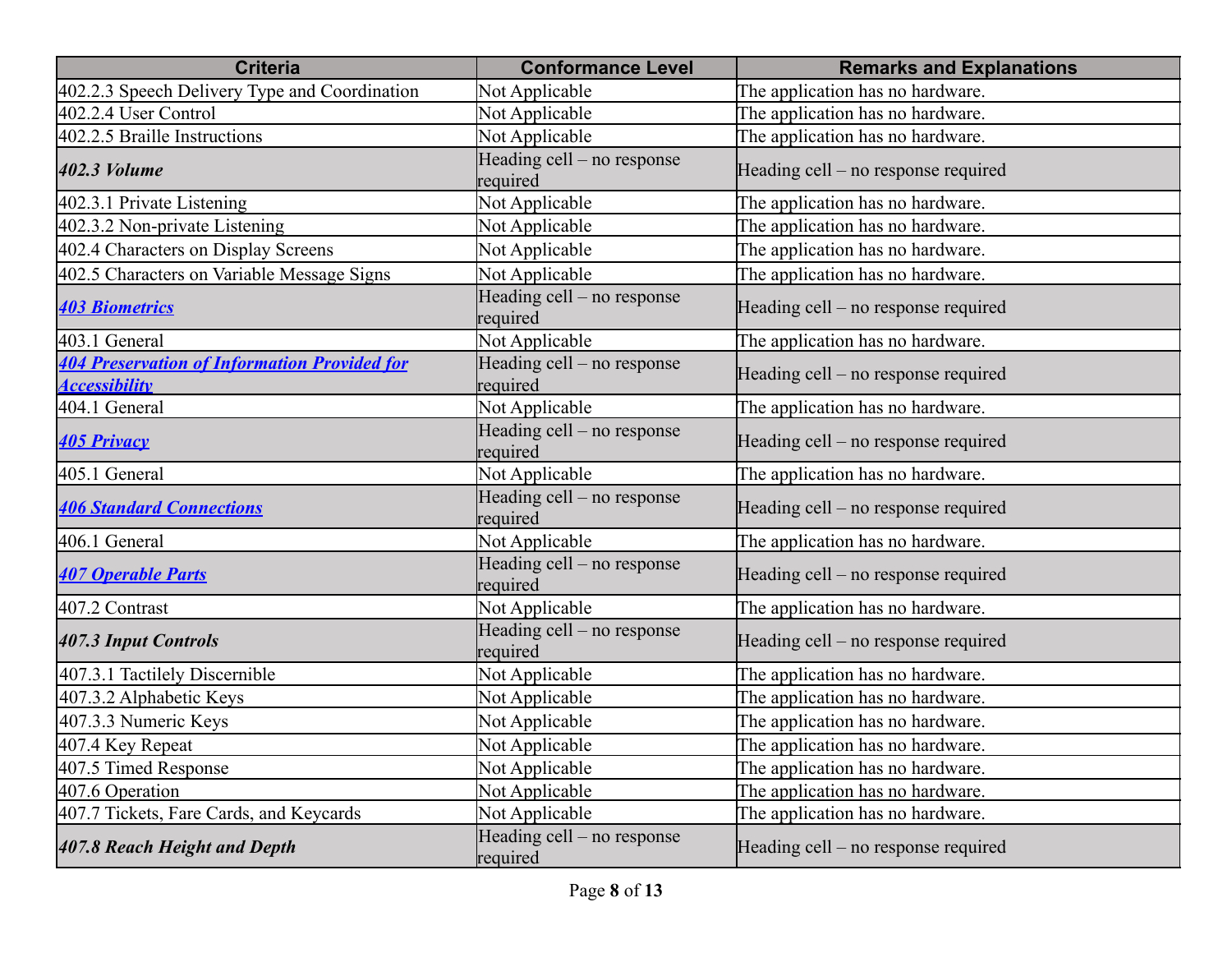| <b>Criteria</b>                                                                  | <b>Conformance Level</b>               | <b>Remarks and Explanations</b>     |
|----------------------------------------------------------------------------------|----------------------------------------|-------------------------------------|
| 407.8.1 Vertical Reference Plane                                                 | Not Applicable                         | The application has no hardware.    |
| 407.8.1.1 Vertical Plane for Side Reach                                          | Not Applicable                         | The application has no hardware.    |
| 407.8.1.2 Vertical Plane for Forward Reach                                       | Not Applicable                         | The application has no hardware.    |
| 407.8.2 Side Reach                                                               | Not Applicable                         | The application has no hardware.    |
| 407.8.2.1 Unobstructed Side Reach                                                | Not Applicable                         | The application has no hardware.    |
| 407.8.2.2 Obstructed Side Reach                                                  | Not Applicable                         | The application has no hardware.    |
| 407.8.3 Forward Reach                                                            | Not Applicable                         | The application has no hardware.    |
| 407.8.3.1 Unobstructed Forward Reach                                             | Not Applicable                         | The application has no hardware.    |
| 407.8.3.2 Obstructed Forward Reach                                               | Not Applicable                         | The application has no hardware.    |
| 407.8.3.2.1 Operable Part Height for ICT with<br><b>Obstructed Forward Reach</b> | Not Applicable                         | The application has no hardware.    |
| 407.8.3.2.2 Knee and Toe Space under ICT with<br><b>Obstructed Forward Reach</b> | Not Applicable                         | The application has no hardware.    |
| <b>408 Display Screens</b>                                                       | Heading cell - no response<br>required | Heading cell – no response required |
| 408.2 Visibility                                                                 | Not Applicable                         | The application has no hardware.    |
| 408.3 Flashing                                                                   | Not Applicable                         | The application has no hardware.    |
| <b>409 Status Indicators</b>                                                     | Heading cell - no response<br>required | Heading cell - no response required |
| 409.1 General                                                                    | Not Applicable                         | The application has no hardware.    |
| <b>410 Color Coding</b>                                                          | Heading cell – no response<br>required | Heading cell – no response required |
| 410.1 General                                                                    | Not Applicable                         | The application has no hardware.    |
| <b>411 Audible Signals</b>                                                       | Heading cell – no response<br>required | Heading cell – no response required |
| 411.1 General                                                                    | Not Applicable                         | The application has no hardware.    |
| <b>412 ICT with Two-Way Voice Communication</b>                                  | Heading cell – no response<br>required | Heading cell – no response required |
| 412.2 Volume Gain                                                                | Heading cell – no response<br>required | Heading cell – no response required |
| 412.2.1 Volume Gain for Wireline Telephones                                      | Not Applicable                         | The application has no hardware.    |
| 412.2.2 Volume Gain for Non-Wireline ICT                                         | Not Applicable                         | The application has no hardware.    |
| 412.3 Interference Reduction and Magnetic Coupling                               | Heading cell – no response<br>required | Heading cell – no response required |
| 412.3.1 Wireless Handsets                                                        | Not Applicable                         | The application has no hardware.    |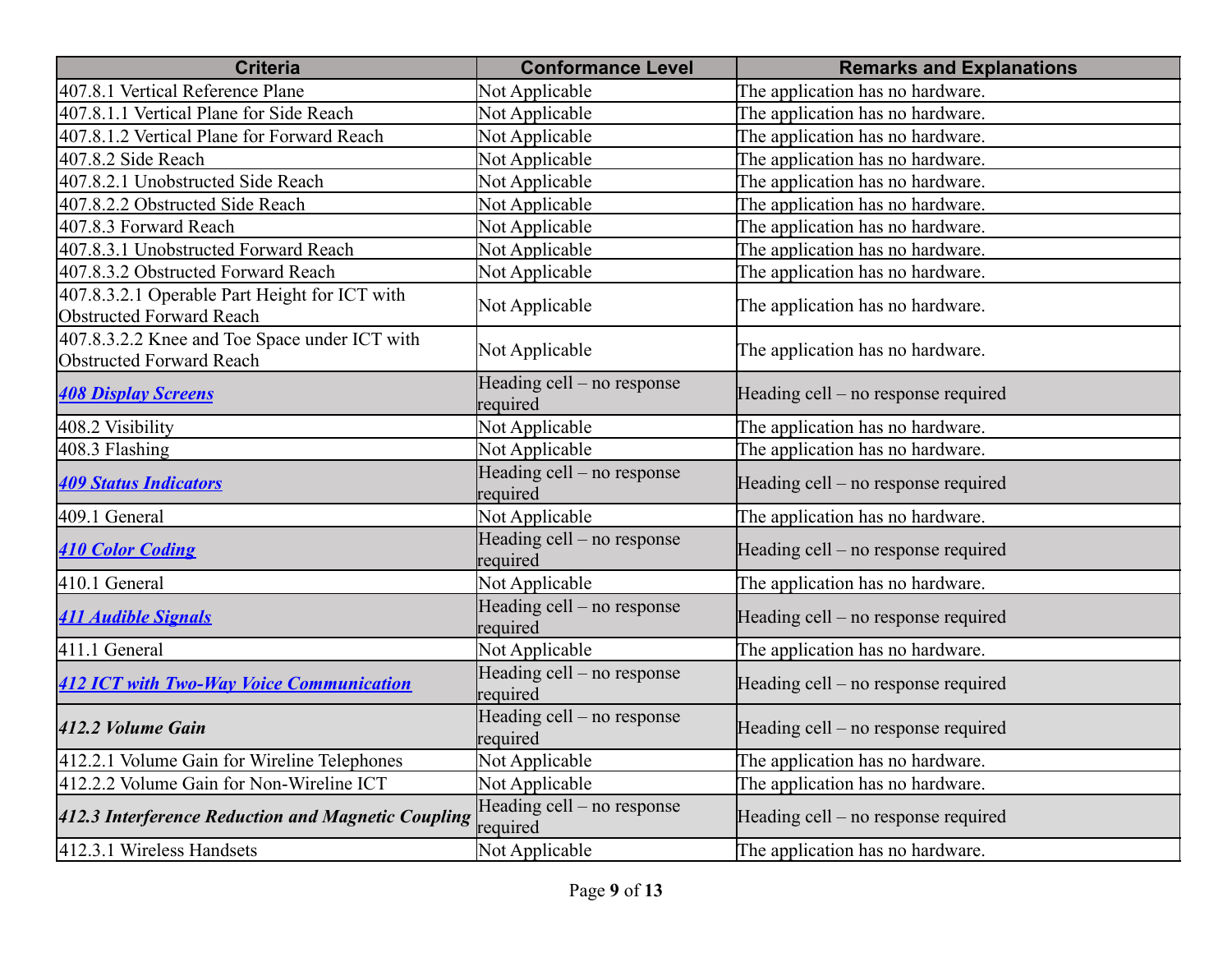| <b>Criteria</b>                                                        | <b>Conformance Level</b>               | <b>Remarks and Explanations</b>     |
|------------------------------------------------------------------------|----------------------------------------|-------------------------------------|
| 412.3.2 Wireline Handsets                                              | Not Applicable                         | The application has no hardware.    |
| 412.4 Digital Encoding of Speech                                       | Not Applicable                         | The application has no hardware.    |
| 412.5 Real-Time Text Functionality                                     | Not Applicable                         | The application has no hardware.    |
| $412.6$ Caller ID                                                      | Not Applicable                         | The application has no hardware.    |
| 412.7 Video Communication                                              | Not Applicable                         | The application has no hardware.    |
| 412.8 Legacy TTY Support                                               | Heading cell – no response<br>required | Heading cell – no response required |
| 412.8.1 TTY Connectability                                             | Not Applicable                         | The application has no hardware.    |
| 412.8.2 Voice and Hearing Carry Over                                   | Not Applicable                         | The application has no hardware.    |
| 412.8.3 Signal Compatibility                                           | Not Applicable                         | The application has no hardware.    |
| 412.8.4 Voice Mail and Other Messaging Systems                         | Not Applicable                         | The application has no hardware.    |
| <b>413 Closed Caption Processing Technologies</b>                      | Heading cell – no response<br>required | Heading cell – no response required |
| 413.1.1 Decoding and Display of Closed Captions                        | Not Applicable                         | The application has no hardware.    |
| 413.1.2 Pass-Through of Closed Caption Data                            | Not Applicable                         | The application has no hardware.    |
| <b>414 Audio Description Processing Technologies</b>                   | Heading cell – no response<br>required | Heading cell – no response required |
| 414.1.1 Digital Television Tuners                                      | Not Applicable                         | The application has no hardware.    |
| 414.1.2 Other ICT                                                      | Not Applicable                         | The application has no hardware.    |
| <b>415 User Controls for Captions and Audio</b><br><b>Descriptions</b> | Heading cell – no response<br>required | Heading cell – no response required |
| 415.1.1 Caption Controls                                               | Not Applicable                         | The application has no hardware.    |
| 415.1.2 Audio Description Controls                                     | Not Applicable                         | The application has no hardware.    |

## **Chapter 5: [Software](https://www.access-board.gov/ict/#chapter-5-software)**

Notes:

| <b>Criteria</b>                                       | <b>Conformance Level</b>            | <b>Remarks and Explanations</b>                                                                      |
|-------------------------------------------------------|-------------------------------------|------------------------------------------------------------------------------------------------------|
| [501.1 Scope – Incorporation of WCAG 2.0 AA           | See WCAG 2.x section                | See information in WCAG 2.x section                                                                  |
| <b>502 Interoperability with Assistive Technology</b> | Heading cell – no response required | $[Heading cell - no response required]$                                                              |
| 502.2.1 User Control of Accessibility Features        | Not Applicable.                     | The application does not have to access<br>platform accessibility services nor<br>hardware services. |
| 502.2.2 No Disruption of Accessibility Features       | Not Applicable.                     | The application does not have to access<br>platform accessibility services nor<br>hardware services. |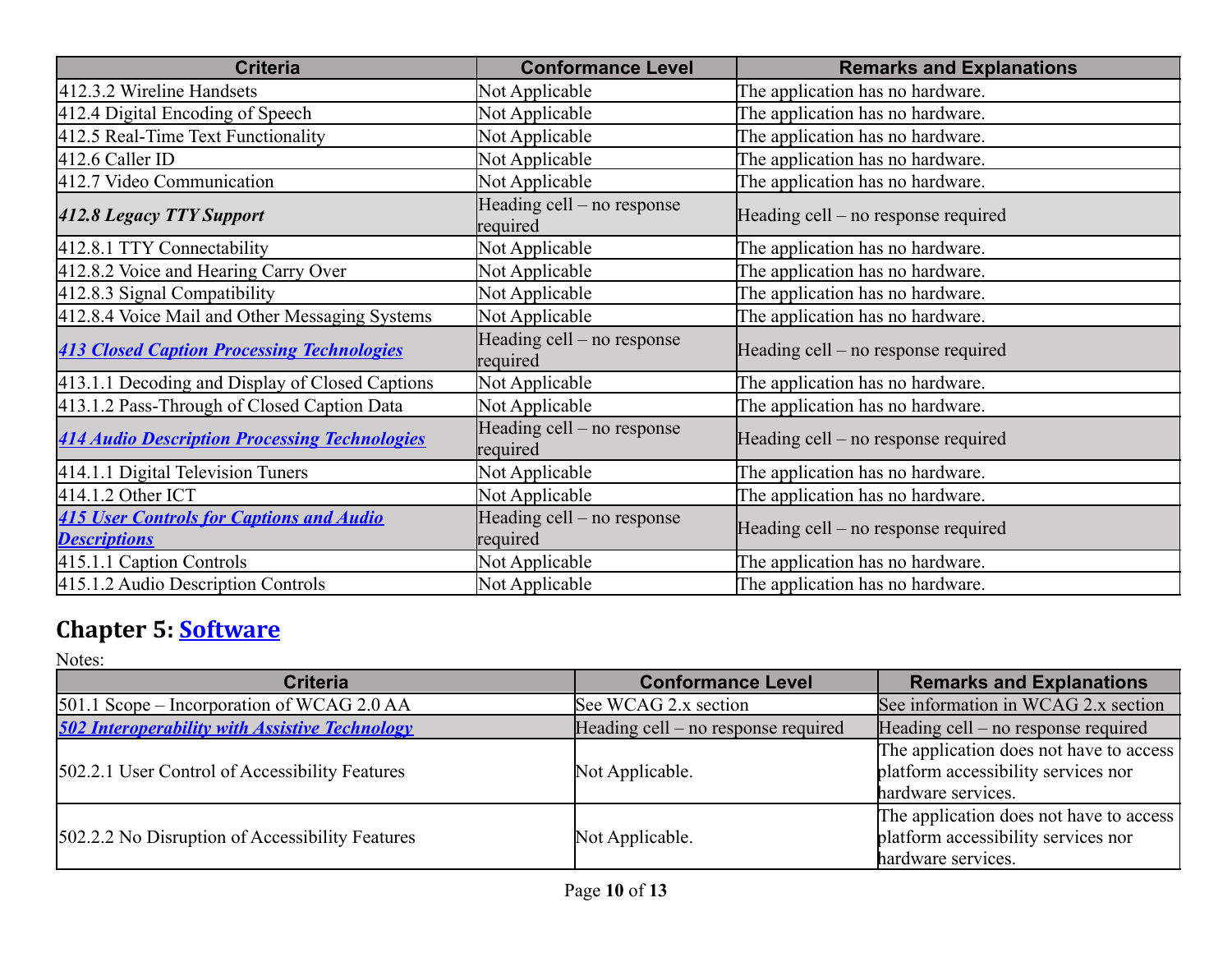| <b>Criteria</b>                            | <b>Conformance Level</b>            | <b>Remarks and Explanations</b>                                                                      |
|--------------------------------------------|-------------------------------------|------------------------------------------------------------------------------------------------------|
| <b>502.3 Accessibility Services</b>        | Heading cell - no response required | Heading cell – no response required                                                                  |
| 502.3.1 Object Information                 | Not Applicable.                     | The application does not have to access<br>platform accessibility services nor<br>hardware services. |
| 502.3.2 Modification of Object Information | Not Applicable.                     | The application does not have to access<br>platform accessibility services nor<br>hardware services. |
| 502.3.3 Row, Column, and Headers           | Not Applicable.                     | The application does not have to access<br>platform accessibility services nor<br>hardware services. |
| 502.3.4 Values                             | Not Applicable.                     | The application does not have to access<br>platform accessibility services nor<br>hardware services. |
| 502.3.5 Modification of Values             | Not Applicable.                     | The application does not have to access<br>platform accessibility services nor<br>hardware services. |
| 502.3.6 Label Relationships                | Not Applicable.                     | The application does not have to access<br>platform accessibility services nor<br>hardware services. |
| 502.3.7 Hierarchical Relationships         | Not Applicable.                     | The application does not have to access<br>platform accessibility services nor<br>hardware services. |
| 502.3.8 Text                               | Not Applicable.                     | The application does not have to access<br>platform accessibility services nor<br>hardware services. |
| 502.3.9 Modification of Text               | Not Applicable.                     | The application does not have to access<br>platform accessibility services nor<br>hardware services. |
| $502.3.10$ List of Actions                 | Not Applicable.                     | The application does not have to access<br>platform accessibility services nor<br>hardware services. |
| 502.3.11 Actions on Objects                | Not Applicable.                     | The application does not have to access<br>platform accessibility services nor<br>hardware services. |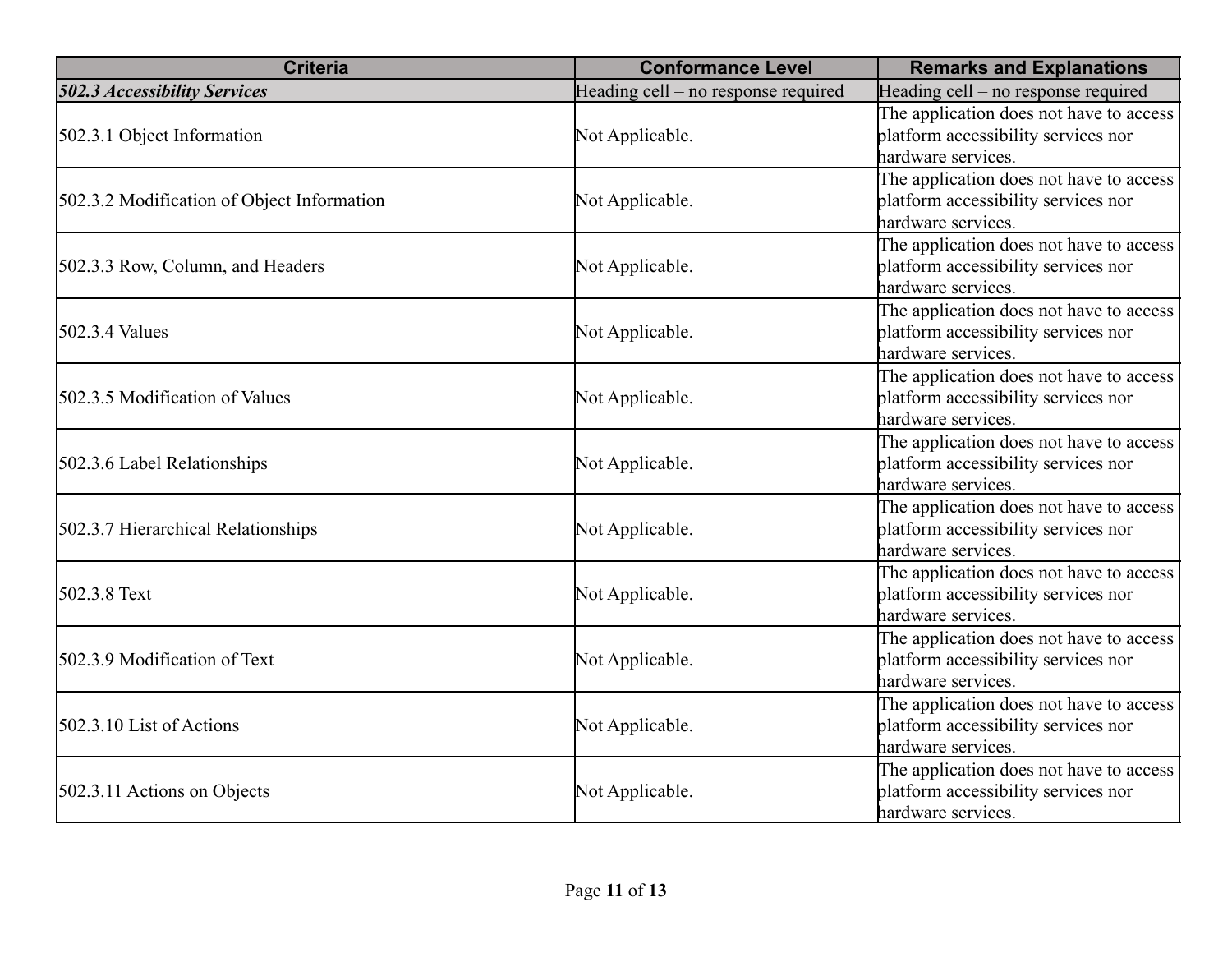| <b>Criteria</b>                                                                               | <b>Conformance Level</b>            | <b>Remarks and Explanations</b>                                                                      |
|-----------------------------------------------------------------------------------------------|-------------------------------------|------------------------------------------------------------------------------------------------------|
| $502.3.12$ Focus Cursor                                                                       | Not Applicable.                     | The application does not have to access<br>platform accessibility services nor<br>hardware services. |
| 502.3.13 Modification of Focus Cursor                                                         | Not Applicable.                     | The application does not have to access<br>platform accessibility services nor<br>hardware services. |
| 502.3.14 Event Notification                                                                   | Not Applicable.                     | The application does not have to access<br>platform accessibility services nor<br>hardware services. |
| 502.4 Platform Accessibility Features                                                         | Not Applicable.                     | The application does not have to access<br>platform accessibility services nor<br>hardware services. |
| <b>503 Applications</b>                                                                       | Heading cell – no response required | Heading cell – no response required                                                                  |
| 503.2 User Preferences                                                                        | Not Applicable.                     | The application does not have to access<br>platform accessibility services nor<br>hardware services. |
| 503.3 Alternative User Interfaces                                                             | Not Applicable.                     | The application does not have to access<br>platform accessibility services nor<br>hardware services. |
| <b>503.4 User Controls for Captions and Audio Description</b>                                 | Heading cell – no response required | Heading cell – no response required                                                                  |
| 503.4.1 Caption Controls                                                                      | Not Applicable.                     | The application does not have to access<br>platform accessibility services nor<br>hardware services. |
| 503.4.2 Audio Description Controls                                                            | Not Applicable.                     | The application does not have to access<br>platform accessibility services nor<br>hardware services. |
| <b>504 Authoring Tools</b>                                                                    | Heading cell – no response required | Heading cell – no response required                                                                  |
| 504.2 Content Creation or Editing (if not authoring tool, enter "not"<br>applicable")         | Not Applicable.                     | The application does not have to access<br>platform accessibility services nor<br>hardware services. |
| 504.2.1 Preservation of Information Provided for Accessibility in<br><b>Format Conversion</b> | Not Applicable.                     | The application does not have to access<br>platform accessibility services nor<br>hardware services. |
| $504.2.2$ PDF Export                                                                          | Not Applicable.                     | The application does not have to access<br>platform accessibility services nor<br>hardware services. |